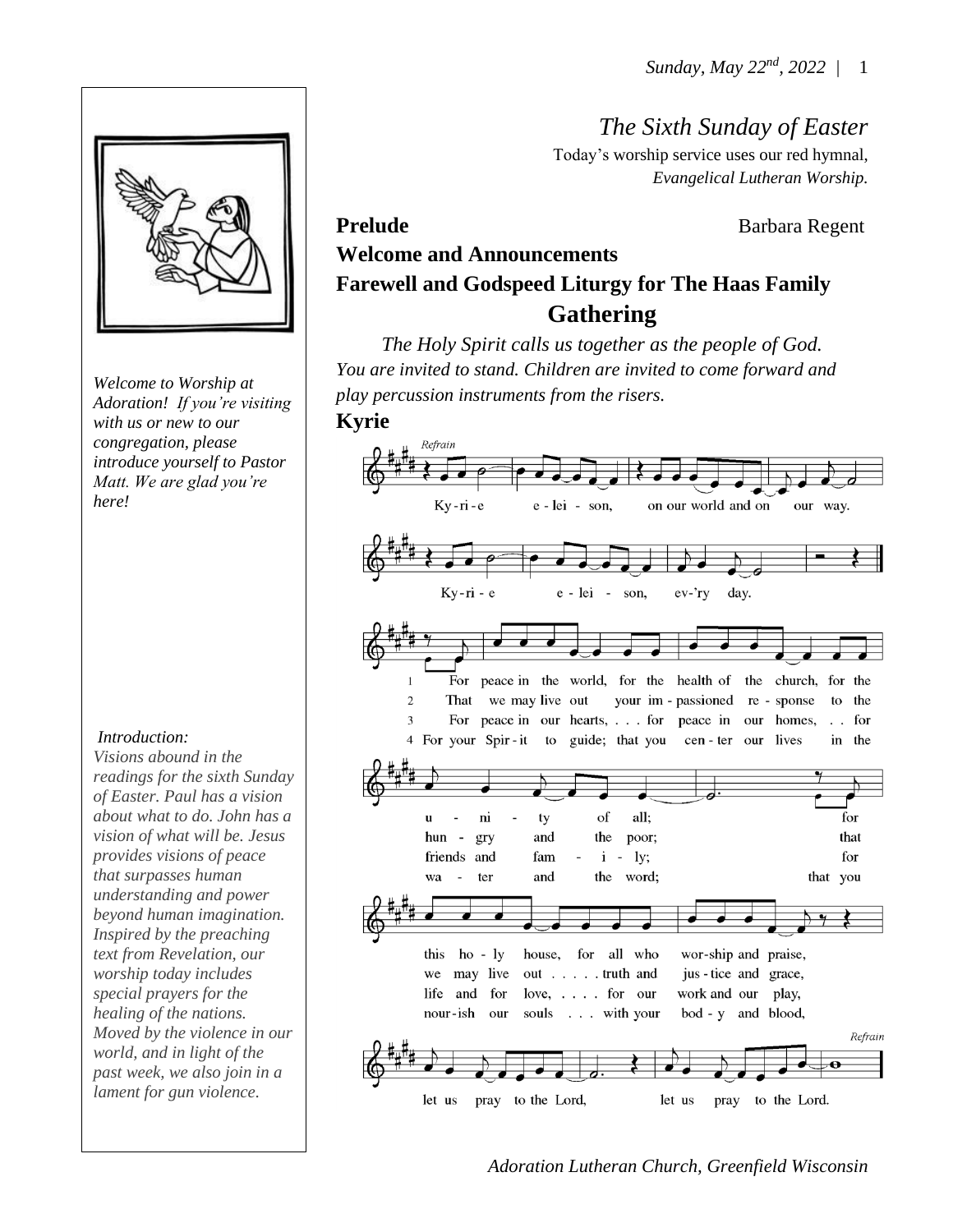*Young people are called forward for an age-specific reflection.*



## **Children's Time**

## **Thanksgiving for Baptism**

*All may make the sign of the cross, the sign marked at baptism.* Alleluia! Christ is risen. **Christ is risen indeed. Alleluia!**

In the waters of baptism, we have passed over from death to life with Jesus Christ, and we are a new creation. For this saving mystery, and for this water, let us bless God, who was, who is, and who is to come.

#### *Water is poured into the font*

**We thank you, God, for your river of life, flowing freely from your throne: through the earth, through the city, through every living thing.**

You rescued Noah and his family from the flood; You opened wide the sea for the Israelites. Now in these waters you flood us with mercy, and our sin is drowned forever. You open the gate of righteousness and we pass safely through.

**In Jesus Christ, you calm and trouble the waters. You nourish us and enclose us in safety. You call us forth and send us out. In lush and barren places, you are with us. You have become our salvation.**

Now breathe upon this water and awaken your church once more. Claim us again as your beloved and holy people. Quench our thirst; cleanse our hearts; wipe away every tear. To you, our Beginning and our End, our Shepherd and Lamb, be honor, glory, praise, and thanksgiving, now and forever. **Alleluia! Amen**

## **Gathering Hymn** *The Day of Resurrection ELW #361*

## **Greeting**

The grace of our Lord Jesus Christ, the love of God, and the communion of the Holy Spirit be with you all. **And also with you.**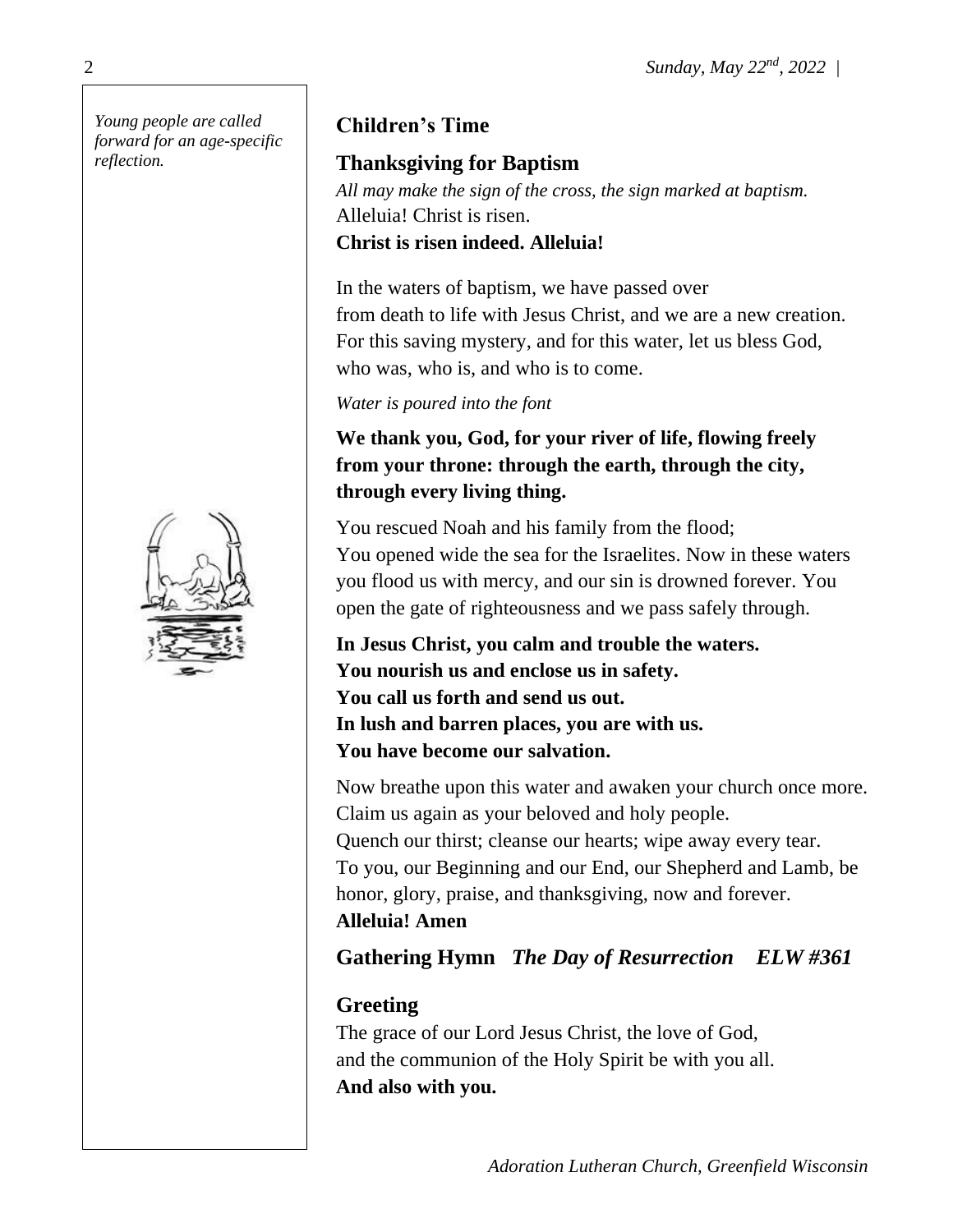

*A vision compels Paul to move his ministry into Greece. There he meets Lydia, an important person in the business community, whose heart has been opened by God to receive the gospel. Her conversion and baptism provide the impetus for the founding of the church at Philippi.*

#### **Prayer of the Day**

#### Let us pray.

**Oh most blessed God – so often we glimpse the future you have for us. We can smell the richness of a land flowing with milk and honey, feel gentle breezes to make us smile and heal us of every ill. And yet we live in a world divided by every pain and every folly and must live through this pain and folly was best as we can. Lord, keep our longing free of illusion and bitterness, strengthen our love so that we stay true to the paths on which you've called us, and give strength to every step we take on our way to you – you who showed us their greatest love on a cross. And we ask for this in Jesus' name. Amen.**

*Please be seated*.

#### **Word**

*God speaks to us in scripture reading, preaching, and song.* **First Reading: Acts 16:9-15**

A reading from the Acts of the Apostles.

<sup>9</sup>During the night Paul had a vision: there stood a man of Macedonia pleading with him and saying, "Come over to Macedonia and help us."  $\rm{^{10}W}$  hen he had seen the vision, we immediately tried to cross over to Macedonia, being convinced that God had called us to proclaim the good news to them.

<sup>11</sup>We set sail from Troas and took a straight course to Samothrace, the following day to Neapolis,  $12$  and from there to Philippi, which is a leading city of the district of Macedonia and a Roman colony. We remained in this city for some days. <sup>13</sup>On the sabbath day we went outside the gate by the river, where we supposed there was a place of prayer; and we sat down and spoke to the women who had gathered there. <sup>14</sup>A certain woman named Lydia, a worshiper of God, was listening to us; she was from the city of Thyatira and a dealer in purple cloth. The Lord opened her heart to listen eagerly to what was said by Paul. <sup>15</sup>When she and her household were baptized, she urged us, saying, "If you have judged me to be faithful to the Lord, come and stay at my home." And she prevailed upon us. Word of God, Word of Life. **Thanks be to God.**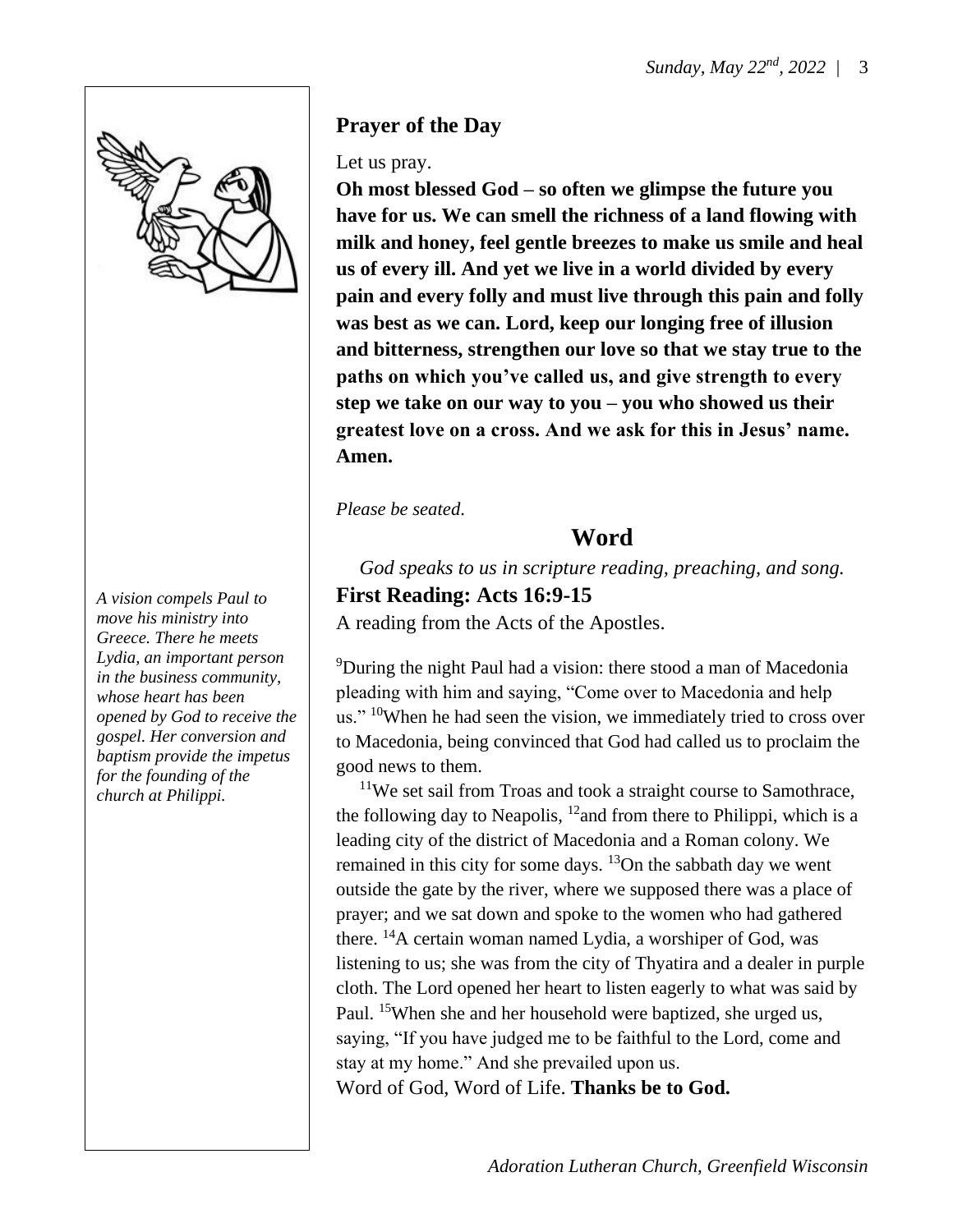*Having heard of the faith of Lydia, we join together in singing Psalm 67. Like Lydia, most Christians are not originally Jews, but come from what the psalmist calls "the nations," "the ends of the earth." In Psalm 67, they too are praising God.*



*As Jesus talks of returning to the Father, he promises to send the Advocate, the Holy Spirit, who will teach Jesus' followers and remind them of all that Jesus taught. Even more, those in whom God makes a home will experience a peace that overcomes fear.*

### **Psalm 67**

Let us read Psalm 67 responsively, based on our locations. *(Lectern Side):* 

*Favor and bless us, Lord. Let your face shine on us, revealing your way to all peoples; salvation the world over.* **(Riser Side):** 

**Let nations sing your praise, every nation on earth. The world will shout for joy, for you rule the planet with justice.**

*L: In fairness you govern the nations and guide the peoples of the earth. Let the nations sing your praise, every nation on earth.* **R: The land delivers its harvest. God our God, has blessed us.** 

*L: O God, continue your blessing.*

**R: May the whole world worship you.**

### **Second Lesson: John 14:23-29**

A reading from the Gospel of John.

 $23$  Jesus answered [Judas (not Iscariot),] "Those who love me will keep my word, and my Father will love them, and we will come to them and make our home with them. <sup>24</sup>Whoever does not love me does not keep my words; and the word that you hear is not mine, but is from the Father who sent me.

<sup>25"</sup>I have said these things to you while I am still with you. <sup>26</sup>But the Advocate, the Holy Spirit, whom the Father will send in my name, will teach you everything, and remind you of all that I have said to you. <sup>27</sup>Peace I leave with you; my peace I give to you. I do not give to you as the world gives. Do not let your hearts be troubled, and do not let them be afraid. <sup>28</sup>You heard me say to you, 'I am going away, and I am coming to you.' If you loved me, you would rejoice that I am going to the Father, because the Father is greater than I.  $^{29}$ And now I have told you this before it occurs, so that when it does occur, you may believe."

Word of God, Word of Life. **Thanks be to God.**

*You are invited to stand.*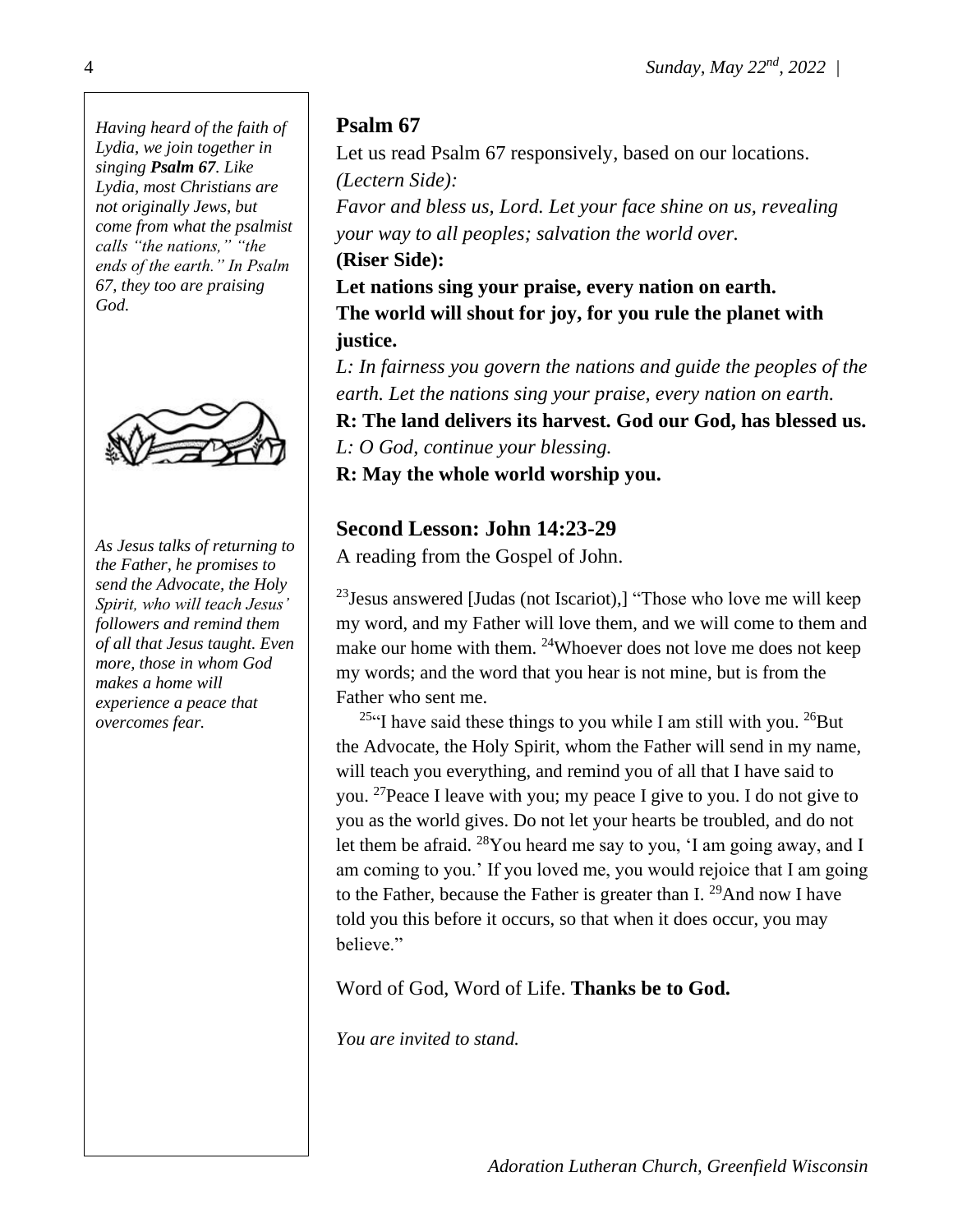*In the season of Easter, we will flip the order of our bible passages and hear sermons on the readings appointed from the Book of Revelation. John's vision of a new Jerusalem coming out of heaven provides continuity with God's past actions. Yet in this new city, God's presence replaces the temple, and the glory of God and the Lamb supplants sun and moon. Realistic details of a royal city (gates, a throne, the street) are interwoven with fantasy (no sun or moon, everyone reigning forever). The tree of life, which sinners cannot approach (Gen. 3:22-24), is now available with twelve different fruits and miraculous leaves. Ancient Jewish belief that no mortal could look at God and survive is countered with the Christian hope that everyone will see God's very face.*

*One stunning detail about the new Jerusalem is its openness to all people, in contrast to human cities where gates tried to protect residents from enemy outsiders. We have already begun to live in this very city during our weekly worship: the crucifix we see is our tree of life, the font is the river of life, and on the forehead of all the baptized is shining the mysterious and powerful name of God.*



#### **Acclamation**



#### **Preaching Scripture: Revelation 21:10—22:5**

A reading from The Revelation to John, the  $21<sup>st</sup>$  and  $22<sup>nd</sup>$  chapters.

 $10$ And in the spirit [one of the angels] carried me away to a great, high mountain and showed me the holy city Jerusalem coming down out of heaven from God.  $^{22}$ I saw no temple in the city, for its temple is the Lord God the Almighty and the Lamb.

**<sup>23</sup>And the city has no need of sun or moon to shine on it, for the glory of God is its light, and its lamp is the Lamb. <sup>24</sup>The nations will walk by its light, and the kings of the earth will bring their glory into it.**

 $^{25}$ Its gates will never be shut by day—and there will be no night there.  $^{26}$ People will bring into it the glory and the honor of the nations. <sup>27</sup>But nothing unclean will enter it, nor anyone who practices abomination or falsehood, but only those who are written in the Lamb's book of life.

 $22:1$ Then the angel showed me the river of the water of life, bright as crystal, flowing from the throne of God and of the Lamb<sup>2</sup> through the middle of the street of the city.

**On either side of the river is the tree of life with its twelve kinds of fruit, producing its fruit each month; and the leaves of the tree are for the healing of the nations.** <sup>3</sup>**Nothing accursed will be found there any more.**

But the throne of God and of the Lamb will be in it, and his servants will worship him; <sup>4</sup> they will see his face, and his name will be on their foreheads.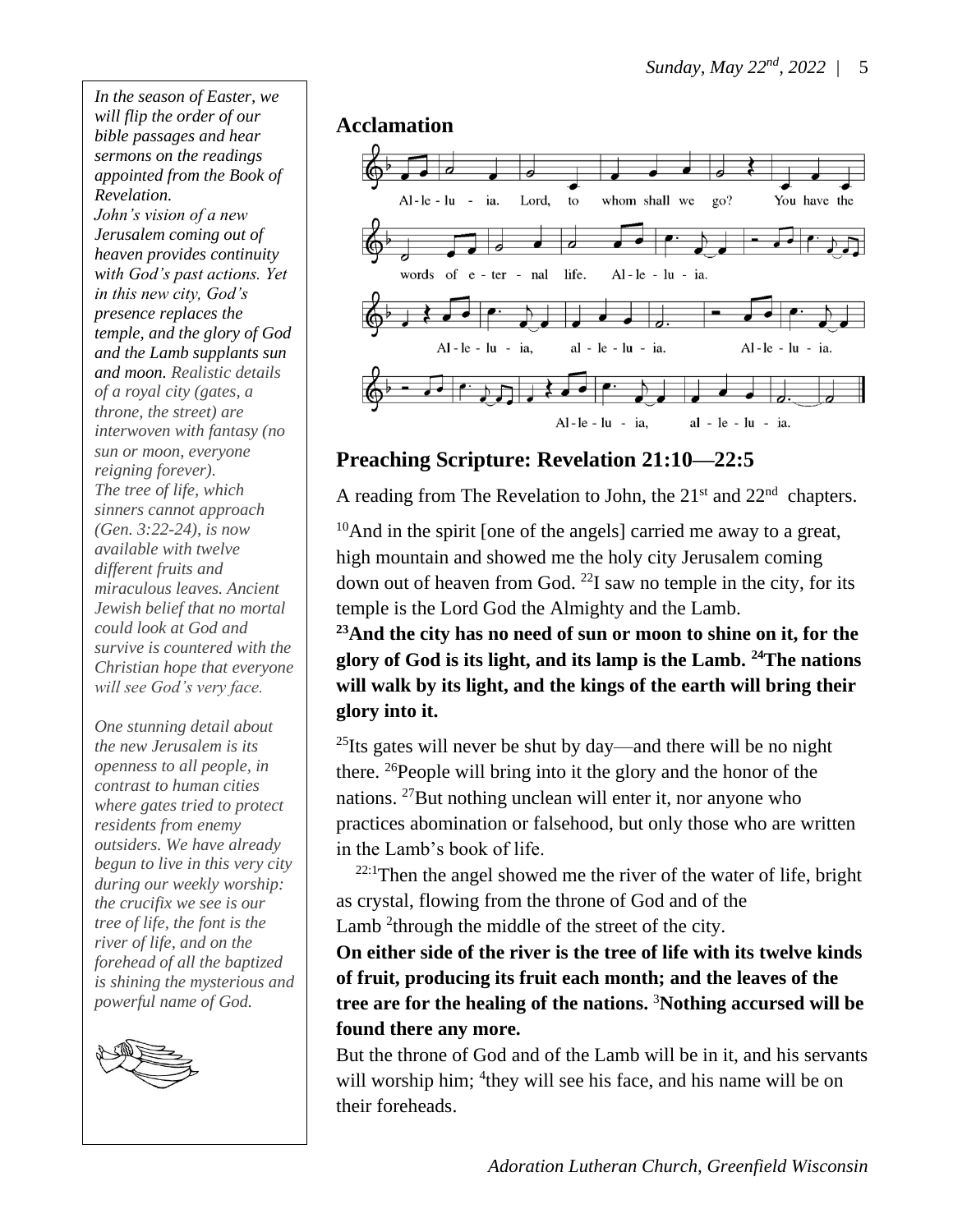**<sup>5</sup>And there will be no more night; they need no light of lamp or sun, for the Lord God will be their light, and they will reign forever and ever.**

The Word of the Lord. **Thanks be to God.** *Please be seated.* 

#### **Sermon**

## **Hymn of the Day** *There in God's Garden ELW #342* **Prayers of the People: The Litany of the Nations**

Trusting that the Holy Spirit, who knows our needs, prays with and through us, and when we have no words, for us, let us pray for the nations of the world, pleading for mercy and healing for those places and peoples torn by ancient animosities or terrorized by new fears; those devastated by drought or disease; those crushed by poverty, oppression or war; and those consumed by power, wealth or greed.

*After each pair of nations is named, respond by singing, "Peace be Yours" We sing the chorus below.* 



*Adoration Lutheran Church, Greenfield Wisconsin*

*Inspired by the words from John's vision of the new heaven and new earth, we pray in part by singing "For the healing of the nations." As each country is named, you are invited to join in prayers for peace, wholeness, and reconciliation. This liturgy comes from Holden Village, a Lutheran community in the Cascade Mountains of Washington and intentional spiritual community.*

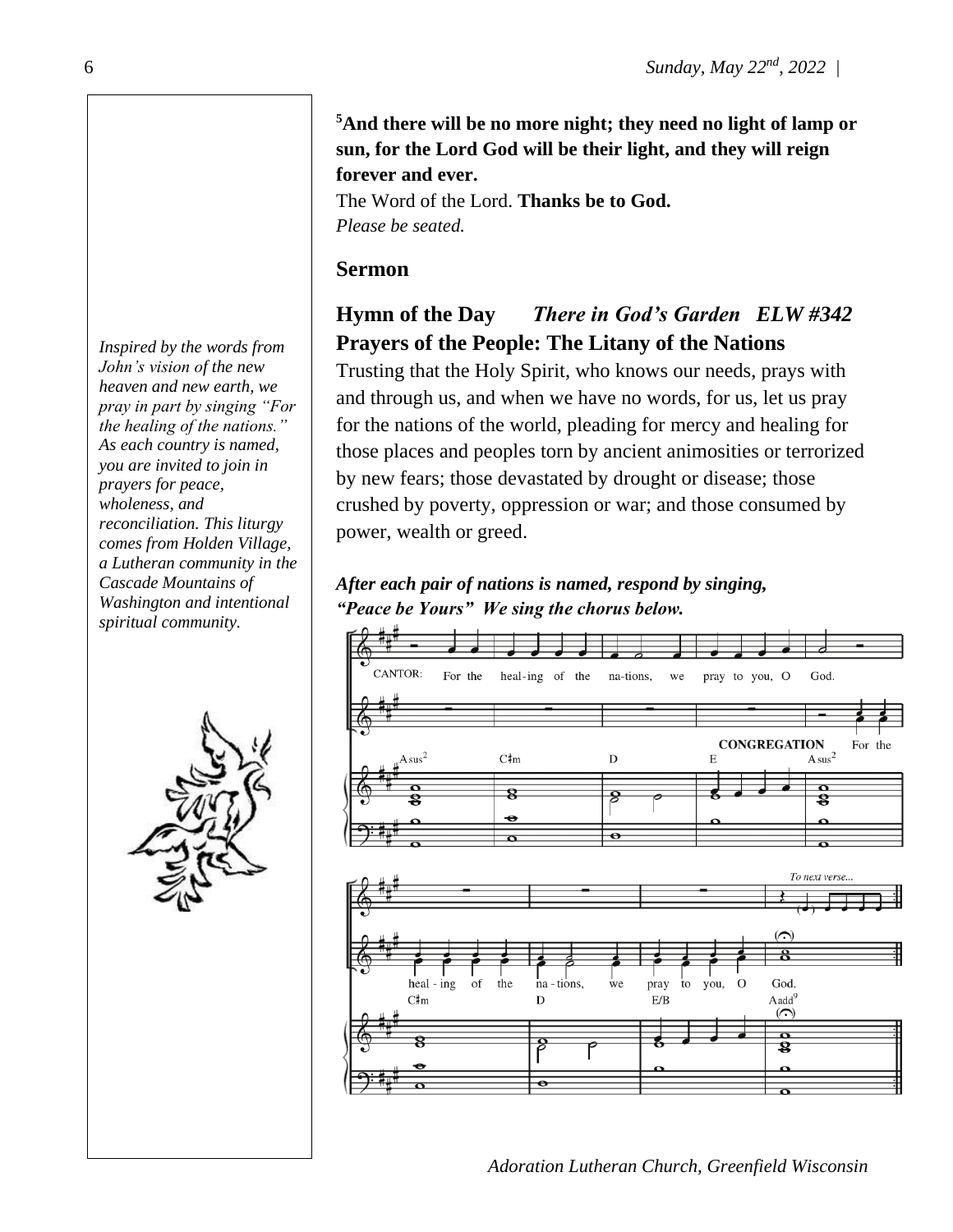#### **Let us pray…**

#### *We hold the following people in our prayers:* Perry Buck Pat Koch Ruth Bauer John & Kathy Imp Ron Voegeli (son of Dick & JoAnn) Lindsay Pelaez (niece of the Schmidt family) Akasha (Greatgranddaughter of Joyce Weinert) Mary Binter Robinette (friend of the Regents)

#### *We continue to pray for strength and recovery for:*

Dick Voegeli Jan Rinderle Pat (Cousin of Donna Babilius) Joani Bettin Joyce Weinert Bob Bauer

#### *We keep in our prayers:*

Keith (Sandy Eigner's brother-in-law) Susan (Darlene Witkowiak's brother) Jeremy (nephew to Tom Nowakowski) Karen (Sandy Ringwall's sister) Caroline (Jill Lindberg's daughter) Scott & Debbie (family of Margaret Duris) Shelby and the Taylor Daniels Family (friends of Crystal Januchowski)

*We pray for those grieving the death of loved ones:* Ted and Mardy Lazaris, grieving the death of friend, Bill Sharon Anderson, grieving the death of her nephew, Mark

#### *You are invited to stand.*

Everyone who longs for peace among the nations, peace in the church and peace between peoples, peace in each home and every heart, come, receive the breath of the Spirit, the peace of the living Christ. **God's love endures forever.**

Let us pray. **Most high and holy God, pour out upon us your one and unifying Spirit, and awaken in every confession of the whole church a holy hunger and thirst for unity in you**. **Amen**

Everyone who is weary and heavy laden, fearful or full of doubt, come to the River of Life, lay down your burdens and pour out your hearts before the Throne of the Lamb. **God's love endures forever.** 

Let us pray. **Lord Christ, you came into the world as one of us, and suffered as we do. As we go through the trials of life, help us to realize that you are with us at all times and in all things; that we have no secrets from you; and that your loving grace enfolds us for eternity. Amen**

You are gracious and merciful, O God, slow to anger, rich in love. Receive our prayers as you have promised and uphold us by your Spirit, until all things, mended by your mercy, are made whole and well in you, through Jesus Christ, our healer and our hope. **Amen.** 

#### **Sharing of the Peace**

The peace of Christ be with you always. **And also with you.** *Please be seated.*

## **Offering**

## *Meal*

*God feeds us with the presence of Jesus Christ.*

*You are invited to stand.* **Offering Prayer**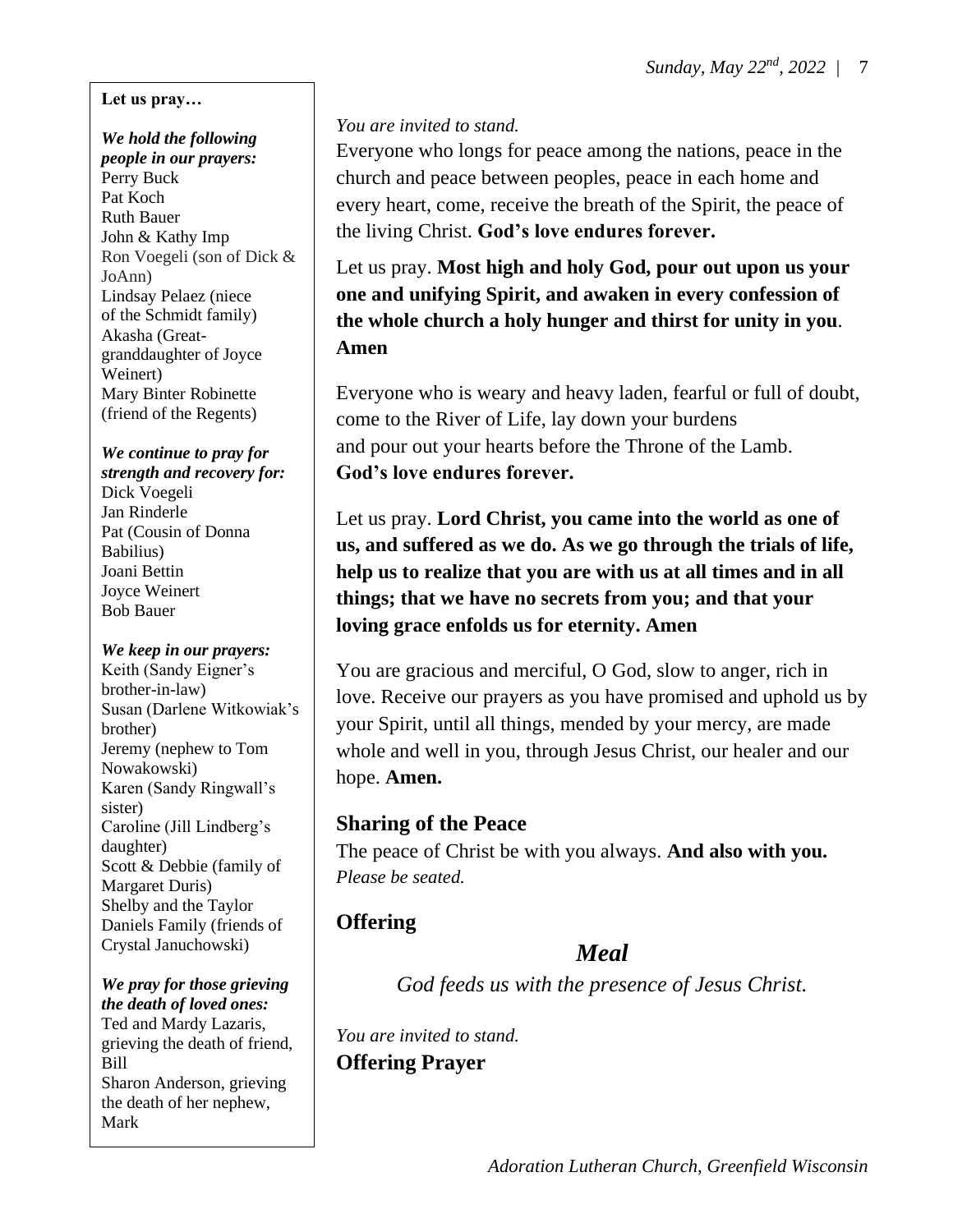Let us pray. **Living God, you welcome us all at your table. Reach out to us through this meal, and show us your wounded and risen body, that we may be nourished and believe in Jesus Christ, our Savior and Lord. Amen**

## **The Great Thanksgiving**

The Lord be with you. **And also with you.** Lift up your hearts. **We lift them up to the Lord.** Let us give thanks to the Lord our God. **It is right to give God thanks and praise.**

## **The Proper Preface**

It is indeed right, our duty and our joy, that we should at all times and in all places give thanks and praise to you, almighty and merciful God, for the glorious resurrection of our Savior Jesus Christ, the true Paschal Lamb who gave himself to take away our sin; who in dying has destroyed death, and in rising has brought us to eternal life. And so, with Mary Magdalene and Peter and all the witnesses of the resurrection, with earth and sea and all their creatures, and with angels and archangels, cherubim and seraphim, we praise your name and join their unending hymn:

#### **Sanctus**



*Adoration Lutheran Church, Greenfield Wisconsin*



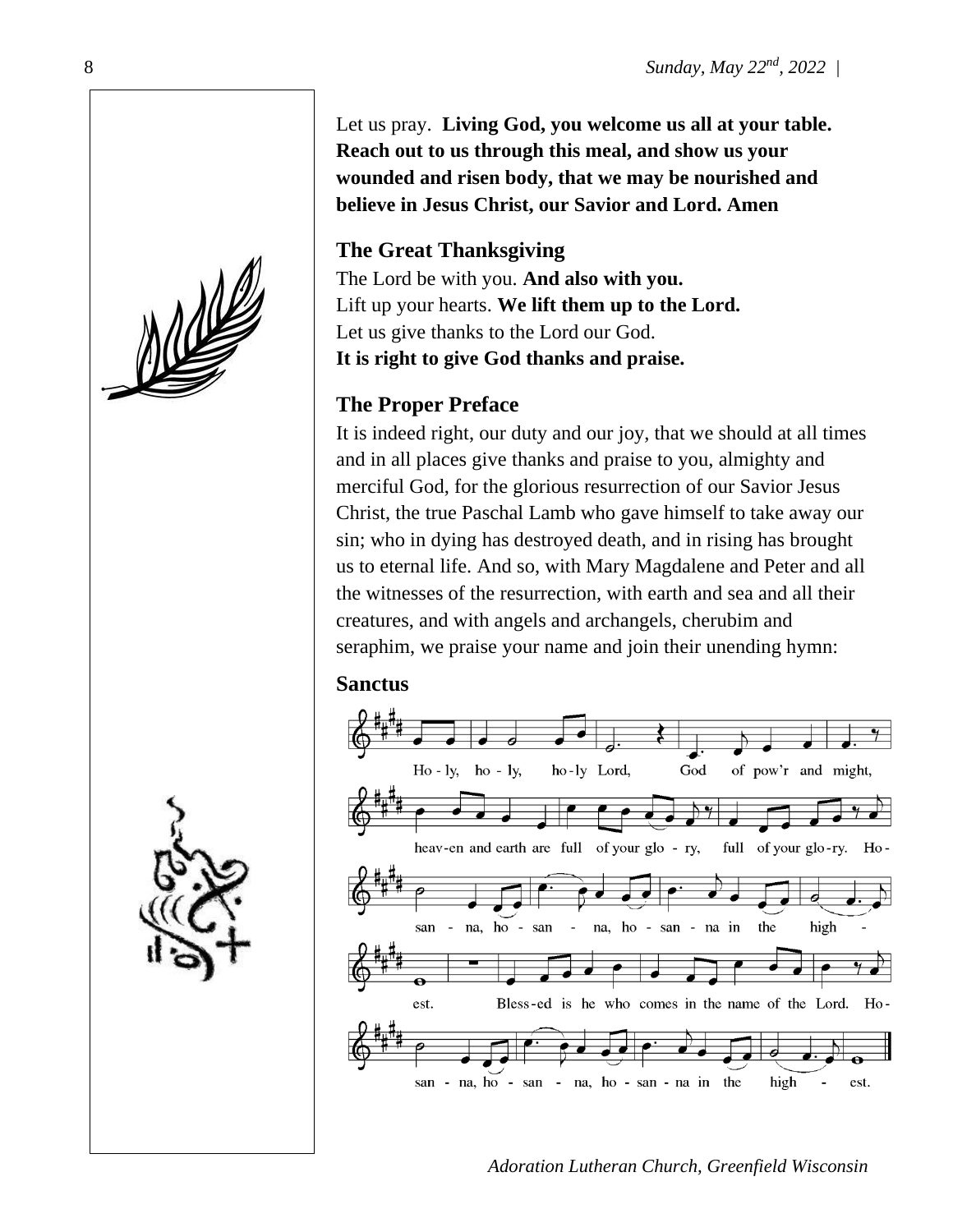

## **Eucharistic Prayer**

O God triune, you took on our flesh in Jesus our healer. In Christ you bring life from death; we remember his cross, we laud his resurrection. Broken like bread, he enlivens our body. Outpoured like wine, he fills the earth with goodness.

Receiving this mystery, we mortals sing our song: The earth is full of your glory. **The earth is full of your glory.**

We praise you for the heart of Jesus, so filled with your love for this earth.

# **Words of Institution**

# **Epiklesis** *(Come, Holy Spirit)*

Gathered around this table, we your children unite in this song: The earth is full of your glory.

#### **The earth is full of your glory.**

O God triune, you create the worlds, you uphold the living, you embrace the dead. Send forth your Spirit and renew the face of the earth. Strengthen us for our journey with this meal, the body and blood of Christ.

Give us a future that trusts in you and cares for your earth. Empowered by your promises, we rise from our deaths to praise you again: The earth is full of your glory.

**The earth is full of your glory.** Amen, and amen. **Amen, and amen.**

# **The Lord's Prayer**

Gathered into one by the Holy Spirit, let us pray as Jesus taught us. **Our Father, who art in heaven, hallowed be thy name, thy kingdom come, thy will be done, on earth as it is in heaven. Give us this day our daily bread; and forgive us our trespasses, as we forgive those who trespass against us; and lead us not into temptation, but deliver us from evil. For thine is the kingdom, and the power, and the glory, forever and ever. Amen.**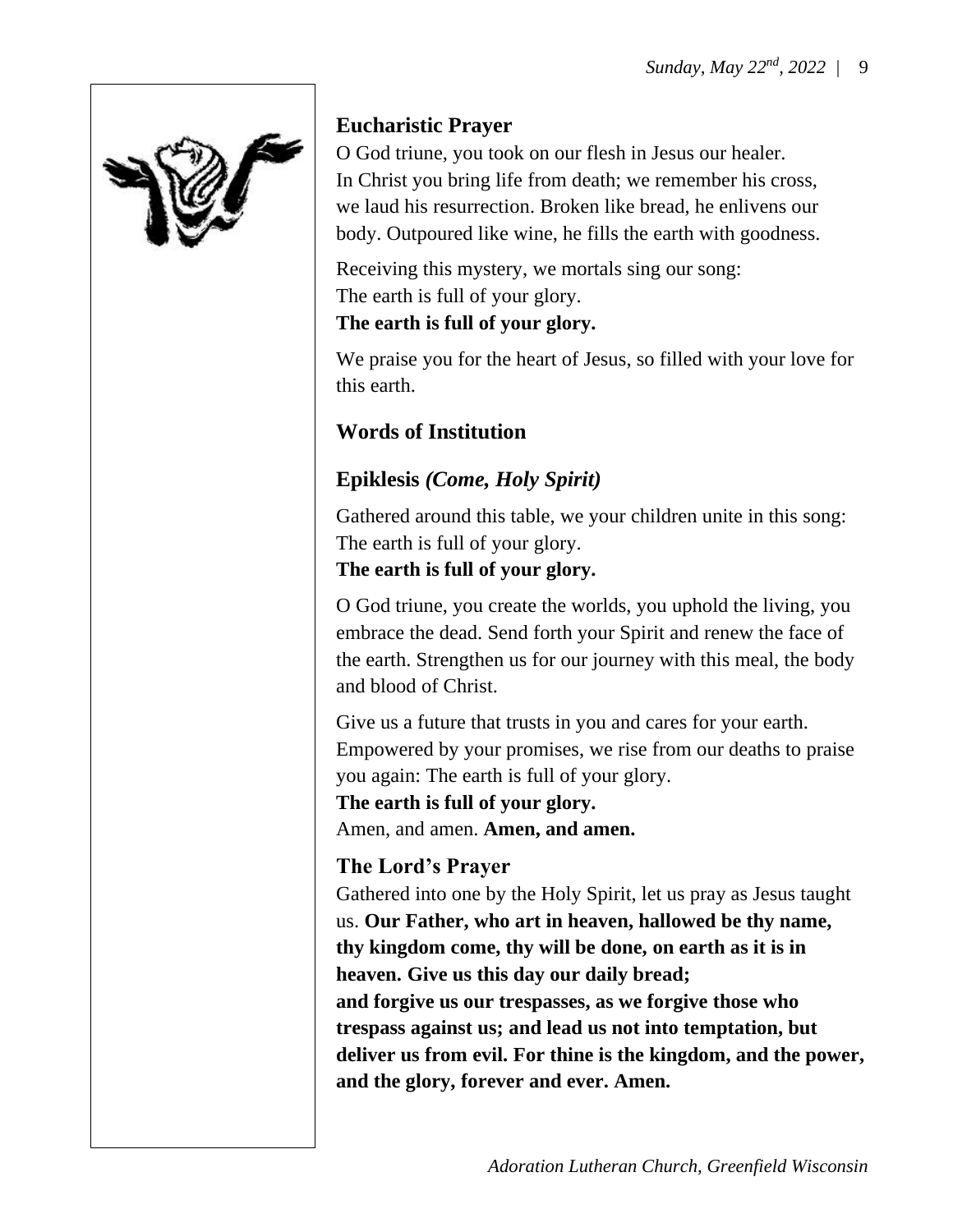*You are invited to the Lord's Table by the Lord Jesus Christ himself. Therefore, Adoration Lutheran Church practices "Open Communion," which means we do not restrict anyone from receiving this gracefilled gift of God. Jesus loves everyone and welcomes everyone to his table of grace and peace. Gluten-free options are available.*

*We come forward to share in Holy Communion today. Please place used cups in the baskets on the end of the front pews.*

*You may choose to receive a wafer and a poured cup of wine or juice or a pre-sealed packet containing both a wafer and juice. Gluten-free wafers available by indicating your need to the server.*

*All are welcome to come forth and receive a blessing*



#### *Please be seated.*

#### **Invitation to Communion Lamb of God**

*Please wait to come forward for Holy Communion until we have completed singing the "Lamb of God."*



#### **Communion**

**Hymn During Communion** *(instrumental only) Come Let Us Eat ELW #491*

*You are invited to stand.* **Post-Communion Blessing**

#### **Prayer After Communion**

Let us pray.

**We give you thanks, generous God, for in this bread and cup we have tasted the new heaven and earth** 

**where hunger and thirst are no more.**

**Send us from this table as witnesses to the resurrection,** 

**that through our lives, all may know life in Jesus' name. Amen**

**Sending** *God blesses us and sends us in mission to the world.*

*Adoration Lutheran Church, Greenfield Wisconsin*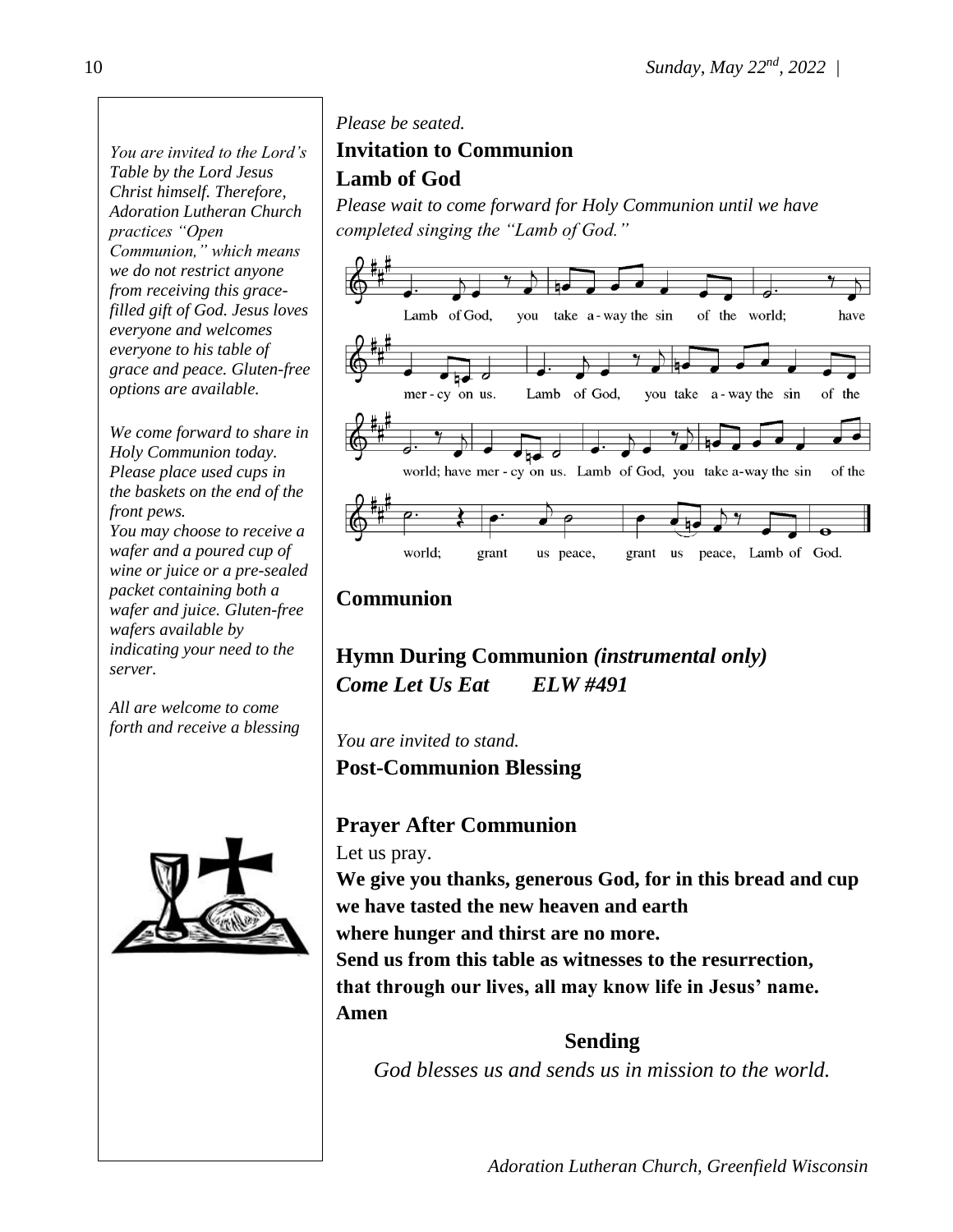*The ELCA's new worship resource, All Creation Sings, includes prayers lamenting gun violence amid the rising number of mass shootings, hate-based crimes, and their impact on many communities and lives. As we enter the season where gun violence is highest in our communities, we pray not only in response to the violence of the past week, but also pray for a summer of peace in Milwaukee as we love our neighbors.*



## **Prayers for Peace in the Midst of Violence**

God, giver of life, you intend for humans to live together in peace. In this time of grief over gun violence, we pray for your presence among us. That, trusting in your mighty and gentle healing, we may live in hope, we pray: **make us instruments of your peace.**

God of compassion, we give you thanks for first responders, for police officers, firefighters, EMTs, and all who offer compassionate aid in situations of tragedy. Keep them safe from harm, and give them courage and sound judgment as they act. That we may join in support of those who risk their lives for others, we pray: **make us instruments of your peace.**

God of resurrection, we remember before you those impacted in Milwaukee, in Buffalo, in Laguna Woods, California. We commend them to your eternal love. Grant healing and wholeness to the survivors who are wounded or traumatized, and restore all whose spirits are maimed by such violence. That we may serve as your arms of care to those in distress, we pray: **make us instruments of your peace.**

God of the promise in word and sacrament, we pray for the church. Give us a voice, your voice, to plead for a society marked by justice and sustained by cooperation among diverse peoples. Train us to resist the lure of brute force. That by your Spirit we may become words and signs of your mercy, we pray: **make us instruments of your peace.**

God of true might and redemptive mercy, receive our prayers, and grant us to become your instruments of peace, through Jesus Christ, our Savior and Lord. Amen.

#### **Blessing**

Hear these words of God's blessing and receive their power:

God the Father, in wondrous mystery, daily sustains the whole earth. God the Son accompanies us through death and promises us new life. God the Spirit empowers us to turn our Easter joy into service for others.

God,  $\pm$  bless you now and forever. **Amen.** 

**Sending Hymn** *Crown Him With Many Crowns ELW #855 Verses 1, 3, & 5*